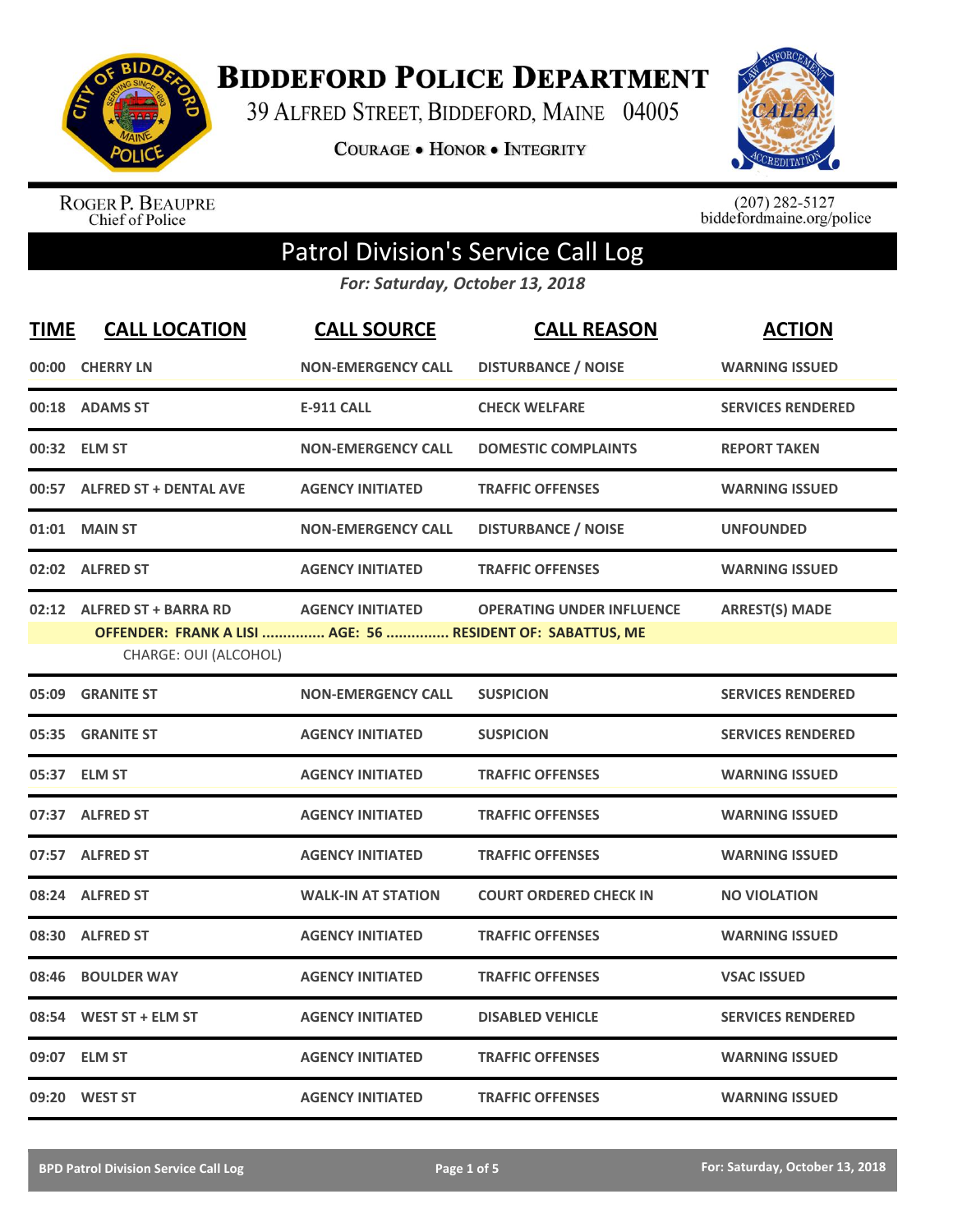| <b>TIME</b> | <b>CALL LOCATION</b>                                                              | <b>CALL SOURCE</b>        | <b>CALL REASON</b>                                                       | <b>ACTION</b>             |
|-------------|-----------------------------------------------------------------------------------|---------------------------|--------------------------------------------------------------------------|---------------------------|
|             | 09:24 WEST ST                                                                     | <b>AGENCY INITIATED</b>   | <b>ALL OTHER</b>                                                         | <b>SERVICES RENDERED</b>  |
|             | 09:28 WEST ST                                                                     | <b>AGENCY INITIATED</b>   | <b>TRAFFIC OFFENSES</b>                                                  | <b>WARNING ISSUED</b>     |
|             | 09:34 WEST ST                                                                     | <b>AGENCY INITIATED</b>   | <b>TRAFFIC OFFENSES</b>                                                  | <b>WARNING ISSUED</b>     |
|             | 09:41 WEST ST                                                                     | <b>AGENCY INITIATED</b>   | <b>TRAFFIC OFFENSES</b>                                                  | <b>WARNING ISSUED</b>     |
|             | 09:49 WEST ST                                                                     | <b>AGENCY INITIATED</b>   | <b>TRAFFIC OFFENSES</b>                                                  | <b>WARNING ISSUED</b>     |
|             | 09:55 SOUTH ST                                                                    | <b>NON-EMERGENCY CALL</b> | <b>THEFT</b>                                                             | <b>ARREST(S) MADE</b>     |
|             | 09:57 GRANITE ST                                                                  | <b>AGENCY INITIATED</b>   | <b>TRAFFIC OFFENSES</b>                                                  | <b>WARNING ISSUED</b>     |
|             | 10:08 WEST ST                                                                     | <b>AGENCY INITIATED</b>   | <b>TRAFFIC OFFENSES</b>                                                  | <b>WARNING ISSUED</b>     |
|             | 10:15 WEST ST                                                                     | <b>AGENCY INITIATED</b>   | <b>TRAFFIC OFFENSES</b>                                                  | <b>WARNING ISSUED</b>     |
|             | 10:40 POOL ST                                                                     | <b>AGENCY INITIATED</b>   | <b>TRAFFIC OFFENSES</b>                                                  | <b>WARNING ISSUED</b>     |
|             | 10:49 POOL ST                                                                     | <b>AGENCY INITIATED</b>   | <b>TRAFFIC OFFENSES</b>                                                  | <b>VSAC ISSUED</b>        |
|             | 10:59 ALFRED ST                                                                   | <b>E-911 CALL</b>         | 911 MISUSE                                                               | <b>NO ACTION REQUIRED</b> |
|             | 10:59 ALFRED ST                                                                   | <b>NON-EMERGENCY CALL</b> | <b>TRESPASSING</b>                                                       | <b>CITATION ISSUED</b>    |
|             | <b>CHARGE: CRIMINAL TRESPASS</b><br><b>CHARGE: VIOLATING CONDITION OF RELEASE</b> |                           | OFFENDER: MICHAEL DAVID BISSONNETTE  AGE: 53  RESIDENT OF: BIDDEFORD, ME |                           |
|             | 11:11 POOL ST                                                                     | <b>AGENCY INITIATED</b>   | <b>TRAFFIC OFFENSES</b>                                                  | <b>WARNING ISSUED</b>     |
|             | 11:11 ALFRED ST                                                                   | <b>AGENCY INITIATED</b>   | <b>TRAFFIC OFFENSES</b>                                                  | <b>SERVICES RENDERED</b>  |
|             | 11:18 WEST ST + CENTURY DR                                                        | <b>AGENCY INITIATED</b>   | <b>TRAFFIC OFFENSES</b>                                                  | <b>WARNING ISSUED</b>     |
|             | 11:20 POOL ST                                                                     | <b>AGENCY INITIATED</b>   | <b>TRAFFIC OFFENSES</b>                                                  | <b>VSAC ISSUED</b>        |
|             | 11:26 MAPLE ST                                                                    |                           | AGENCY INITIATED VIOL OF BAIL CONDITIONS                                 | <b>ARREST(S) MADE</b>     |
|             | <b>CHARGE: VIOLATING CONDITION OF RELEASE</b>                                     |                           | OFFENDER: DAVID JAMES TRAYNOR  AGE: 34  RESIDENT OF: SACO, ME            |                           |
|             | 11:40 POOL ST                                                                     | <b>AGENCY INITIATED</b>   | <b>TRAFFIC OFFENSES</b>                                                  | <b>WARNING ISSUED</b>     |
|             | 12:01 POOL ST                                                                     | <b>AGENCY INITIATED</b>   | <b>TRAFFIC OFFENSES</b>                                                  | <b>WARNING ISSUED</b>     |
|             | 12:06 GREENFIELD LN                                                               | <b>NON-EMERGENCY CALL</b> | <b>PARKING COMPLAINT</b>                                                 | <b>SERVICES RENDERED</b>  |
|             | 12:10 POOL ST                                                                     | <b>AGENCY INITIATED</b>   | <b>TRAFFIC OFFENSES</b>                                                  | <b>WARNING ISSUED</b>     |
|             | <b>12:13 MAIN ST</b>                                                              | <b>NON-EMERGENCY CALL</b> | <b>SUSPICION</b>                                                         | <b>SERVICES RENDERED</b>  |
|             | 12:19 POOL ST                                                                     | <b>AGENCY INITIATED</b>   | <b>TRAFFIC OFFENSES</b>                                                  | <b>WARNING ISSUED</b>     |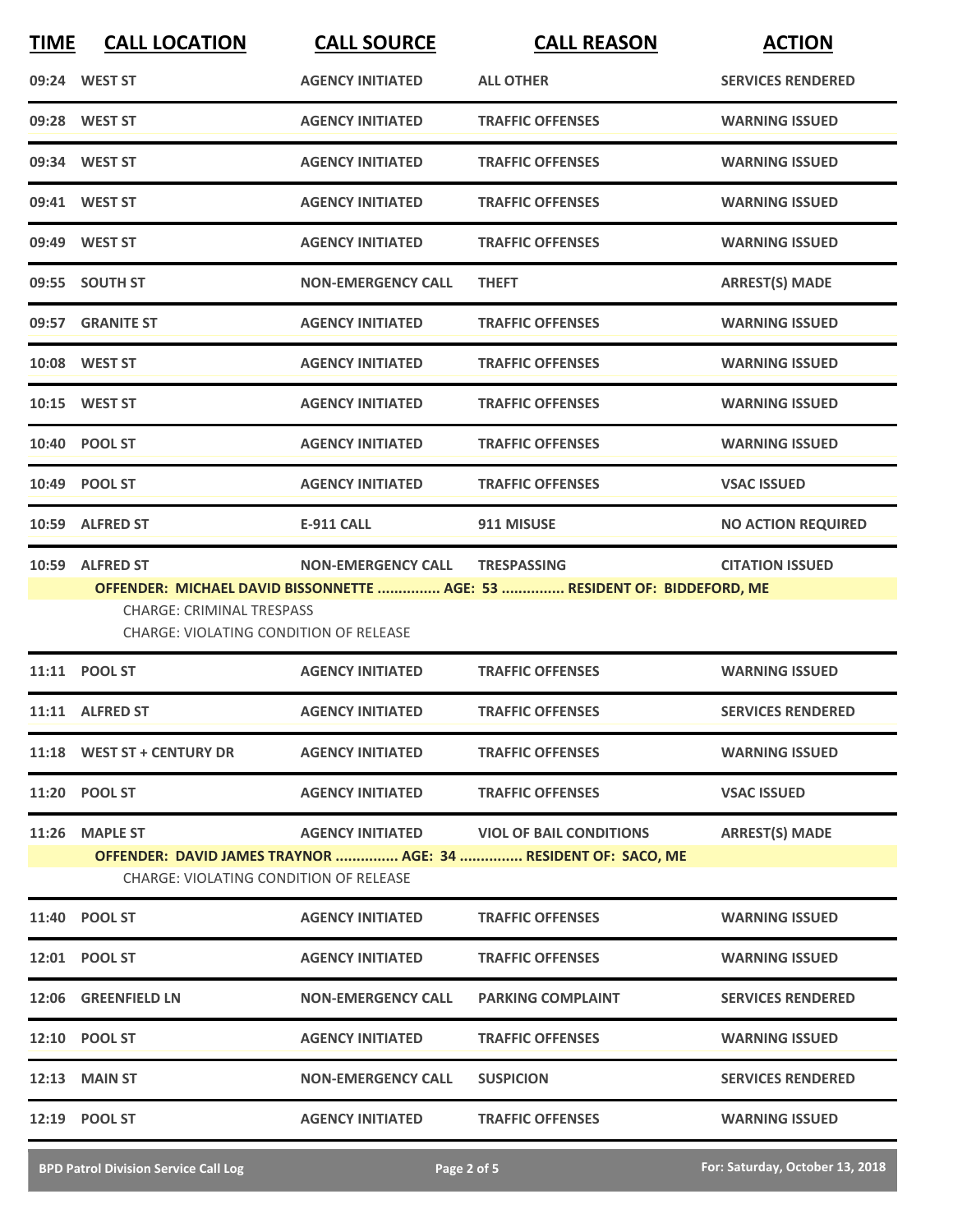| 12:24 CLIFFORD ST<br><b>AGENCY INITIATED</b><br><b>PROTECTION FROM ABUSE SERVIC</b><br><b>NEGATIVE CONTACT</b><br>12:30 POOL ST<br><b>AGENCY INITIATED</b><br><b>TRAFFIC OFFENSES</b><br><b>WARNING ISSUED</b><br>12:35 POOL ST<br><b>AGENCY INITIATED</b><br><b>ALL OTHER</b><br><b>SERVICES RENDERED</b><br>12:39 ELM ST<br><b>AGENCY INITIATED</b><br><b>PAPERWORK</b><br><b>PAPERWORK SERVED</b><br>12:40 STONE ST<br><b>SERVICES RENDERED</b><br><b>NON-EMERGENCY CALL</b><br><b>CHECK WELFARE</b><br><b>12:43 MAIN ST</b><br><b>AGENCY INITIATED</b><br><b>PAPERWORK</b><br><b>PAPERWORK SERVED</b><br>12:48 ALFRED ST + MAINE TPKE<br><b>E-911 CALL</b><br><b>DISABLED VEHICLE</b><br><b>GONE ON ARRIVAL</b><br><b>MARINER WAY</b><br><b>NON-EMERGENCY CALL</b><br><b>PARKING COMPLAINT</b><br><b>PARKING TICKET ISSUED</b><br>13:02<br>13:04 WENTWORTH ST<br><b>NON-EMERGENCY CALL</b><br><b>ANIMAL COMPLAINT</b><br><b>SERVICES RENDERED</b><br>13:26 ALFRED ST<br><b>AGENCY INITIATED</b><br><b>TRAFFIC OFFENSES</b><br><b>WARNING ISSUED</b><br>13:47 WEST ST<br><b>AGENCY INITIATED</b><br><b>TRAFFIC OFFENSES</b><br><b>WARNING ISSUED</b><br><b>13:53 MAIN ST</b><br><b>NON-EMERGENCY CALL</b><br><b>SUSPICION</b><br><b>SERVICES RENDERED</b><br>14:08 POOL ST<br><b>AGENCY INITIATED</b><br><b>TRAFFIC OFFENSES</b><br><b>WARNING ISSUED</b><br><b>MAIN ST</b><br><b>NON-EMERGENCY CALL</b><br><b>TRESPASSING</b><br><b>SERVICES RENDERED</b><br>14:08<br><b>MAIN ST</b><br><b>NON-EMERGENCY CALL</b><br><b>PUBLIC URINATION OR DEFECATIO</b><br><b>CITATION ISSUED</b><br>14:15<br>OFFENDER: TIMOTHY RAYMOND WHITTEN  AGE: 37  RESIDENT OF: HUNTINGTON, WV<br><b>CHARGE: PUBLIC URINATION OR DEFECATION</b><br>14:17 HALEY CIR<br><b>AGENCY INITIATED</b><br><b>TRAFFIC OFFENSES</b><br><b>WARNING ISSUED</b><br>14:26 POOL ST<br><b>AGENCY INITIATED</b><br><b>TRAFFIC OFFENSES</b><br><b>WARNING ISSUED</b><br>15:00 ALFRED ST<br><b>NON-EMERGENCY CALL</b><br><b>PUBLIC URINATION OR DEFECATIO</b><br><b>SERVICES RENDERED</b><br>15:28 JEFFERSON ST<br><b>E-911 CALL</b><br>911 MISUSE<br><b>SERVICES RENDERED</b><br>15:29 MILE STRETCH RD + BRIDGE RD AGENCY INITIATED<br><b>TRAFFIC OFFENSES</b><br><b>WARNING ISSUED</b><br>15:37 ELM ST<br><b>AGENCY INITIATED</b><br><b>TRAFFIC OFFENSES</b><br><b>VSAC ISSUED</b><br>15:39 ALFRED ST<br><b>ARTICLES LOST/FOUND</b><br><b>NON-EMERGENCY CALL</b><br><b>SERVICES RENDERED</b><br>15:48 ELM ST<br><b>AGENCY INITIATED</b><br><b>THEFT</b><br><b>REPORT TAKEN</b><br><b>16:01 FRANKLIN ST</b><br><b>NON-EMERGENCY CALL</b><br><b>PUBLIC URINATION OR DEFECATIO</b><br><b>CITATION ISSUED</b> | <b>TIME</b> | <b>CALL LOCATION</b> | <b>CALL SOURCE</b> | <b>CALL REASON</b> | <b>ACTION</b> |  |  |
|----------------------------------------------------------------------------------------------------------------------------------------------------------------------------------------------------------------------------------------------------------------------------------------------------------------------------------------------------------------------------------------------------------------------------------------------------------------------------------------------------------------------------------------------------------------------------------------------------------------------------------------------------------------------------------------------------------------------------------------------------------------------------------------------------------------------------------------------------------------------------------------------------------------------------------------------------------------------------------------------------------------------------------------------------------------------------------------------------------------------------------------------------------------------------------------------------------------------------------------------------------------------------------------------------------------------------------------------------------------------------------------------------------------------------------------------------------------------------------------------------------------------------------------------------------------------------------------------------------------------------------------------------------------------------------------------------------------------------------------------------------------------------------------------------------------------------------------------------------------------------------------------------------------------------------------------------------------------------------------------------------------------------------------------------------------------------------------------------------------------------------------------------------------------------------------------------------------------------------------------------------------------------------------------------------------------------------------------------------------------------------------------------------------------------------------------------------------------------------------------------------------------------------------------------------------------------------------------------------------------------------------------------------------------|-------------|----------------------|--------------------|--------------------|---------------|--|--|
|                                                                                                                                                                                                                                                                                                                                                                                                                                                                                                                                                                                                                                                                                                                                                                                                                                                                                                                                                                                                                                                                                                                                                                                                                                                                                                                                                                                                                                                                                                                                                                                                                                                                                                                                                                                                                                                                                                                                                                                                                                                                                                                                                                                                                                                                                                                                                                                                                                                                                                                                                                                                                                                                      |             |                      |                    |                    |               |  |  |
|                                                                                                                                                                                                                                                                                                                                                                                                                                                                                                                                                                                                                                                                                                                                                                                                                                                                                                                                                                                                                                                                                                                                                                                                                                                                                                                                                                                                                                                                                                                                                                                                                                                                                                                                                                                                                                                                                                                                                                                                                                                                                                                                                                                                                                                                                                                                                                                                                                                                                                                                                                                                                                                                      |             |                      |                    |                    |               |  |  |
|                                                                                                                                                                                                                                                                                                                                                                                                                                                                                                                                                                                                                                                                                                                                                                                                                                                                                                                                                                                                                                                                                                                                                                                                                                                                                                                                                                                                                                                                                                                                                                                                                                                                                                                                                                                                                                                                                                                                                                                                                                                                                                                                                                                                                                                                                                                                                                                                                                                                                                                                                                                                                                                                      |             |                      |                    |                    |               |  |  |
|                                                                                                                                                                                                                                                                                                                                                                                                                                                                                                                                                                                                                                                                                                                                                                                                                                                                                                                                                                                                                                                                                                                                                                                                                                                                                                                                                                                                                                                                                                                                                                                                                                                                                                                                                                                                                                                                                                                                                                                                                                                                                                                                                                                                                                                                                                                                                                                                                                                                                                                                                                                                                                                                      |             |                      |                    |                    |               |  |  |
|                                                                                                                                                                                                                                                                                                                                                                                                                                                                                                                                                                                                                                                                                                                                                                                                                                                                                                                                                                                                                                                                                                                                                                                                                                                                                                                                                                                                                                                                                                                                                                                                                                                                                                                                                                                                                                                                                                                                                                                                                                                                                                                                                                                                                                                                                                                                                                                                                                                                                                                                                                                                                                                                      |             |                      |                    |                    |               |  |  |
|                                                                                                                                                                                                                                                                                                                                                                                                                                                                                                                                                                                                                                                                                                                                                                                                                                                                                                                                                                                                                                                                                                                                                                                                                                                                                                                                                                                                                                                                                                                                                                                                                                                                                                                                                                                                                                                                                                                                                                                                                                                                                                                                                                                                                                                                                                                                                                                                                                                                                                                                                                                                                                                                      |             |                      |                    |                    |               |  |  |
|                                                                                                                                                                                                                                                                                                                                                                                                                                                                                                                                                                                                                                                                                                                                                                                                                                                                                                                                                                                                                                                                                                                                                                                                                                                                                                                                                                                                                                                                                                                                                                                                                                                                                                                                                                                                                                                                                                                                                                                                                                                                                                                                                                                                                                                                                                                                                                                                                                                                                                                                                                                                                                                                      |             |                      |                    |                    |               |  |  |
|                                                                                                                                                                                                                                                                                                                                                                                                                                                                                                                                                                                                                                                                                                                                                                                                                                                                                                                                                                                                                                                                                                                                                                                                                                                                                                                                                                                                                                                                                                                                                                                                                                                                                                                                                                                                                                                                                                                                                                                                                                                                                                                                                                                                                                                                                                                                                                                                                                                                                                                                                                                                                                                                      |             |                      |                    |                    |               |  |  |
|                                                                                                                                                                                                                                                                                                                                                                                                                                                                                                                                                                                                                                                                                                                                                                                                                                                                                                                                                                                                                                                                                                                                                                                                                                                                                                                                                                                                                                                                                                                                                                                                                                                                                                                                                                                                                                                                                                                                                                                                                                                                                                                                                                                                                                                                                                                                                                                                                                                                                                                                                                                                                                                                      |             |                      |                    |                    |               |  |  |
|                                                                                                                                                                                                                                                                                                                                                                                                                                                                                                                                                                                                                                                                                                                                                                                                                                                                                                                                                                                                                                                                                                                                                                                                                                                                                                                                                                                                                                                                                                                                                                                                                                                                                                                                                                                                                                                                                                                                                                                                                                                                                                                                                                                                                                                                                                                                                                                                                                                                                                                                                                                                                                                                      |             |                      |                    |                    |               |  |  |
|                                                                                                                                                                                                                                                                                                                                                                                                                                                                                                                                                                                                                                                                                                                                                                                                                                                                                                                                                                                                                                                                                                                                                                                                                                                                                                                                                                                                                                                                                                                                                                                                                                                                                                                                                                                                                                                                                                                                                                                                                                                                                                                                                                                                                                                                                                                                                                                                                                                                                                                                                                                                                                                                      |             |                      |                    |                    |               |  |  |
|                                                                                                                                                                                                                                                                                                                                                                                                                                                                                                                                                                                                                                                                                                                                                                                                                                                                                                                                                                                                                                                                                                                                                                                                                                                                                                                                                                                                                                                                                                                                                                                                                                                                                                                                                                                                                                                                                                                                                                                                                                                                                                                                                                                                                                                                                                                                                                                                                                                                                                                                                                                                                                                                      |             |                      |                    |                    |               |  |  |
|                                                                                                                                                                                                                                                                                                                                                                                                                                                                                                                                                                                                                                                                                                                                                                                                                                                                                                                                                                                                                                                                                                                                                                                                                                                                                                                                                                                                                                                                                                                                                                                                                                                                                                                                                                                                                                                                                                                                                                                                                                                                                                                                                                                                                                                                                                                                                                                                                                                                                                                                                                                                                                                                      |             |                      |                    |                    |               |  |  |
|                                                                                                                                                                                                                                                                                                                                                                                                                                                                                                                                                                                                                                                                                                                                                                                                                                                                                                                                                                                                                                                                                                                                                                                                                                                                                                                                                                                                                                                                                                                                                                                                                                                                                                                                                                                                                                                                                                                                                                                                                                                                                                                                                                                                                                                                                                                                                                                                                                                                                                                                                                                                                                                                      |             |                      |                    |                    |               |  |  |
|                                                                                                                                                                                                                                                                                                                                                                                                                                                                                                                                                                                                                                                                                                                                                                                                                                                                                                                                                                                                                                                                                                                                                                                                                                                                                                                                                                                                                                                                                                                                                                                                                                                                                                                                                                                                                                                                                                                                                                                                                                                                                                                                                                                                                                                                                                                                                                                                                                                                                                                                                                                                                                                                      |             |                      |                    |                    |               |  |  |
|                                                                                                                                                                                                                                                                                                                                                                                                                                                                                                                                                                                                                                                                                                                                                                                                                                                                                                                                                                                                                                                                                                                                                                                                                                                                                                                                                                                                                                                                                                                                                                                                                                                                                                                                                                                                                                                                                                                                                                                                                                                                                                                                                                                                                                                                                                                                                                                                                                                                                                                                                                                                                                                                      |             |                      |                    |                    |               |  |  |
|                                                                                                                                                                                                                                                                                                                                                                                                                                                                                                                                                                                                                                                                                                                                                                                                                                                                                                                                                                                                                                                                                                                                                                                                                                                                                                                                                                                                                                                                                                                                                                                                                                                                                                                                                                                                                                                                                                                                                                                                                                                                                                                                                                                                                                                                                                                                                                                                                                                                                                                                                                                                                                                                      |             |                      |                    |                    |               |  |  |
|                                                                                                                                                                                                                                                                                                                                                                                                                                                                                                                                                                                                                                                                                                                                                                                                                                                                                                                                                                                                                                                                                                                                                                                                                                                                                                                                                                                                                                                                                                                                                                                                                                                                                                                                                                                                                                                                                                                                                                                                                                                                                                                                                                                                                                                                                                                                                                                                                                                                                                                                                                                                                                                                      |             |                      |                    |                    |               |  |  |
|                                                                                                                                                                                                                                                                                                                                                                                                                                                                                                                                                                                                                                                                                                                                                                                                                                                                                                                                                                                                                                                                                                                                                                                                                                                                                                                                                                                                                                                                                                                                                                                                                                                                                                                                                                                                                                                                                                                                                                                                                                                                                                                                                                                                                                                                                                                                                                                                                                                                                                                                                                                                                                                                      |             |                      |                    |                    |               |  |  |
|                                                                                                                                                                                                                                                                                                                                                                                                                                                                                                                                                                                                                                                                                                                                                                                                                                                                                                                                                                                                                                                                                                                                                                                                                                                                                                                                                                                                                                                                                                                                                                                                                                                                                                                                                                                                                                                                                                                                                                                                                                                                                                                                                                                                                                                                                                                                                                                                                                                                                                                                                                                                                                                                      |             |                      |                    |                    |               |  |  |
|                                                                                                                                                                                                                                                                                                                                                                                                                                                                                                                                                                                                                                                                                                                                                                                                                                                                                                                                                                                                                                                                                                                                                                                                                                                                                                                                                                                                                                                                                                                                                                                                                                                                                                                                                                                                                                                                                                                                                                                                                                                                                                                                                                                                                                                                                                                                                                                                                                                                                                                                                                                                                                                                      |             |                      |                    |                    |               |  |  |
|                                                                                                                                                                                                                                                                                                                                                                                                                                                                                                                                                                                                                                                                                                                                                                                                                                                                                                                                                                                                                                                                                                                                                                                                                                                                                                                                                                                                                                                                                                                                                                                                                                                                                                                                                                                                                                                                                                                                                                                                                                                                                                                                                                                                                                                                                                                                                                                                                                                                                                                                                                                                                                                                      |             |                      |                    |                    |               |  |  |
|                                                                                                                                                                                                                                                                                                                                                                                                                                                                                                                                                                                                                                                                                                                                                                                                                                                                                                                                                                                                                                                                                                                                                                                                                                                                                                                                                                                                                                                                                                                                                                                                                                                                                                                                                                                                                                                                                                                                                                                                                                                                                                                                                                                                                                                                                                                                                                                                                                                                                                                                                                                                                                                                      |             |                      |                    |                    |               |  |  |
|                                                                                                                                                                                                                                                                                                                                                                                                                                                                                                                                                                                                                                                                                                                                                                                                                                                                                                                                                                                                                                                                                                                                                                                                                                                                                                                                                                                                                                                                                                                                                                                                                                                                                                                                                                                                                                                                                                                                                                                                                                                                                                                                                                                                                                                                                                                                                                                                                                                                                                                                                                                                                                                                      |             |                      |                    |                    |               |  |  |
|                                                                                                                                                                                                                                                                                                                                                                                                                                                                                                                                                                                                                                                                                                                                                                                                                                                                                                                                                                                                                                                                                                                                                                                                                                                                                                                                                                                                                                                                                                                                                                                                                                                                                                                                                                                                                                                                                                                                                                                                                                                                                                                                                                                                                                                                                                                                                                                                                                                                                                                                                                                                                                                                      |             |                      |                    |                    |               |  |  |
| OFFENDER: STANLEY GILBERT DENNISON  AGE: 50  RESIDENT OF: SACO, ME<br>CHARGE: PUBLIC URINATION OR DEFECATION                                                                                                                                                                                                                                                                                                                                                                                                                                                                                                                                                                                                                                                                                                                                                                                                                                                                                                                                                                                                                                                                                                                                                                                                                                                                                                                                                                                                                                                                                                                                                                                                                                                                                                                                                                                                                                                                                                                                                                                                                                                                                                                                                                                                                                                                                                                                                                                                                                                                                                                                                         |             |                      |                    |                    |               |  |  |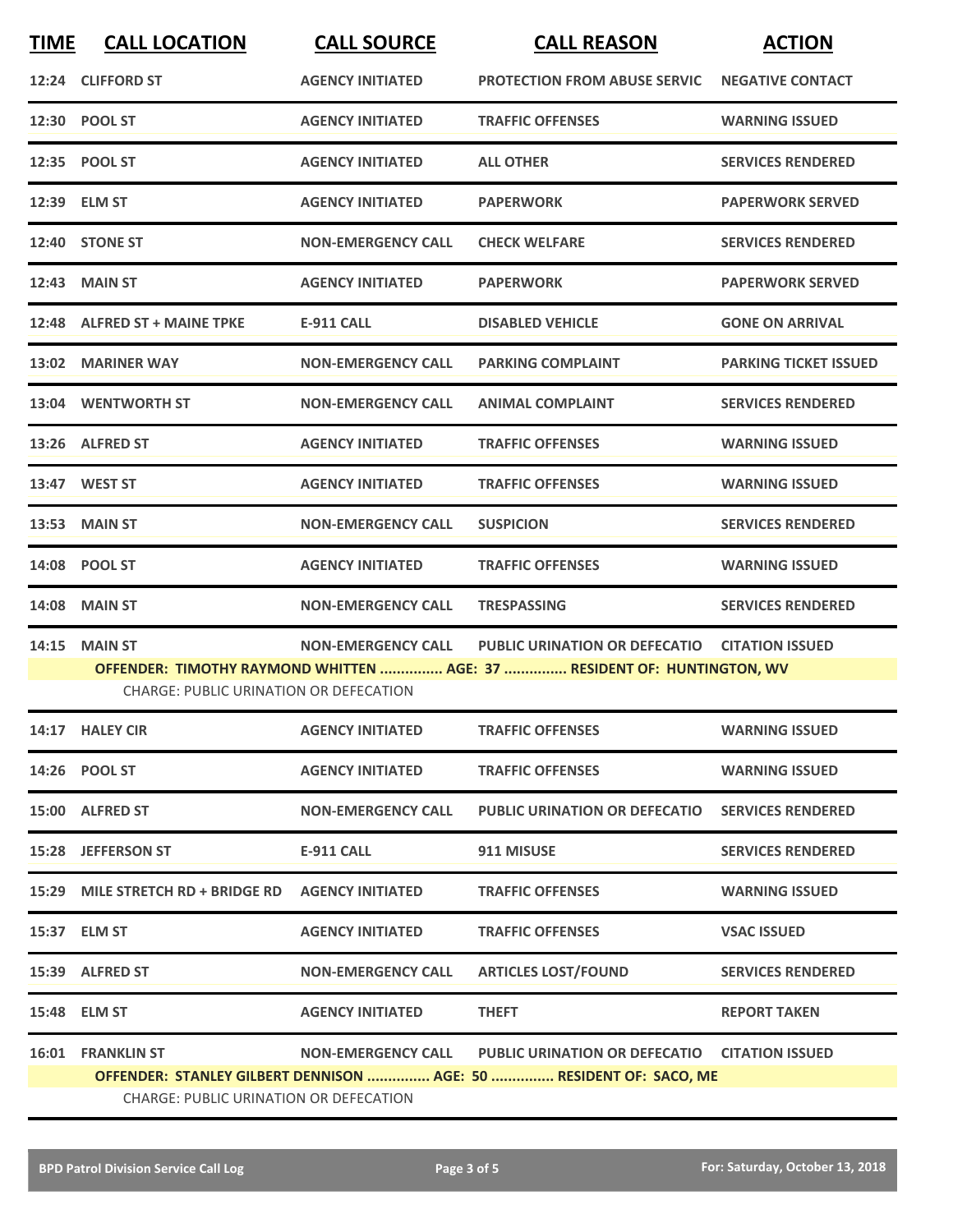| <b>TIME</b>                 | <b>CALL LOCATION</b>                                          | <b>CALL SOURCE</b>                                                                             | <b>CALL REASON</b>                                                                          | <b>ACTION</b>            |  |
|-----------------------------|---------------------------------------------------------------|------------------------------------------------------------------------------------------------|---------------------------------------------------------------------------------------------|--------------------------|--|
|                             | 16:12 POOL ST                                                 | <b>NON-EMERGENCY CALL</b>                                                                      | <b>CIVIL COMPLAINT</b>                                                                      | <b>SERVICES RENDERED</b> |  |
|                             | 16:34 ALFRED ST                                               | <b>WALK-IN AT STATION</b>                                                                      | <b>COURT ORDERED CHECK IN</b>                                                               | <b>SERVICES RENDERED</b> |  |
|                             | 16:37 MAIN ST                                                 | <b>NON-EMERGENCY CALL</b>                                                                      | <b>TRESPASSING</b>                                                                          | <b>SERVICES RENDERED</b> |  |
|                             | 16:44 SOUTH ST + CATHEDRAL OAKS D NON-EMERGENCY CALL          |                                                                                                | <b>ANIMAL COMPLAINT</b>                                                                     | <b>SERVICES RENDERED</b> |  |
|                             | 16:49 MAIN ST + JEFFERSON ST                                  | E-911 CALL                                                                                     | <b>SUSPICION</b>                                                                            | <b>SERVICES RENDERED</b> |  |
|                             | 16:54 ELM ST + FOREST ST                                      | <b>AGENCY INITIATED</b>                                                                        | <b>TRAFFIC OFFENSES</b>                                                                     | <b>WARNING ISSUED</b>    |  |
|                             | 17:03 LINCOLN ST                                              | <b>AGENCY INITIATED</b>                                                                        | <b>SUSPICION</b>                                                                            | <b>SERVICES RENDERED</b> |  |
|                             | 17:24 MAIN ST + ADAMS ST                                      | <b>NON-EMERGENCY CALL</b>                                                                      | <b>CHECK WELFARE</b>                                                                        | <b>SERVICES RENDERED</b> |  |
|                             | 17:34 POOL ST + MEETINGHOUSE RD                               | <b>AGENCY INITIATED</b>                                                                        | <b>TRAFFIC OFFENSES</b>                                                                     | <b>WARNING ISSUED</b>    |  |
|                             | 17:40 GRANITE ST                                              | <b>WALK-IN AT STATION</b>                                                                      | <b>THEFT</b>                                                                                | <b>REPORT TAKEN</b>      |  |
|                             | 17:42 POOL ST                                                 | <b>AGENCY INITIATED</b>                                                                        | <b>TRAFFIC OFFENSES</b>                                                                     | <b>WARNING ISSUED</b>    |  |
|                             | 18:16 ALFRED ST                                               | <b>AGENCY INITIATED</b>                                                                        | <b>TRAFFIC OFFENSES</b>                                                                     | <b>WARNING ISSUED</b>    |  |
|                             | 18:33 ALFRED ST                                               | <b>AGENCY INITIATED</b>                                                                        | <b>TRAFFIC OFFENSES</b>                                                                     | <b>WARNING ISSUED</b>    |  |
|                             | 18:50 ALFRED ST                                               | <b>AGENCY INITIATED</b>                                                                        | <b>TRAFFIC OFFENSES</b>                                                                     | <b>WARNING ISSUED</b>    |  |
|                             | 19:00 MARINER WAY                                             | <b>E-911 CALL</b>                                                                              | <b>THEFT</b>                                                                                | <b>REPORT TAKEN</b>      |  |
|                             | 19:51 ANDREWS RD                                              | E-911 CALL                                                                                     | 911 MISUSE                                                                                  | <b>SERVICES RENDERED</b> |  |
|                             | 20:26 GRANITE ST                                              | <b>WALK-IN AT STATION</b>                                                                      | <b>SUSPICION</b>                                                                            | <b>REPORT TAKEN</b>      |  |
|                             | 20:44 ALFRED ST                                               | <b>NON-EMERGENCY CALL</b>                                                                      | <b>SHOPLIFTING</b>                                                                          | <b>REPORT TAKEN</b>      |  |
|                             | 21:04 SOUTH ST                                                | <b>NON-EMERGENCY CALL</b>                                                                      | <b>CHECK WELFARE</b>                                                                        | <b>SERVICES RENDERED</b> |  |
|                             | 21:21 PROSPECT ST + LIBERTY AVE                               | <b>NON-EMERGENCY CALL</b>                                                                      | <b>SUSPICION</b>                                                                            | <b>SERVICES RENDERED</b> |  |
|                             | 22:30 PROSPECT ST + PORTER ST                                 | <b>AGENCY INITIATED</b>                                                                        | <b>TRAFFIC OFFENSES</b>                                                                     | <b>WARNING ISSUED</b>    |  |
|                             | 22:32 THORNTON ST<br><b>CHARGE: ASSAULT</b>                   | <b>NON-EMERGENCY CALL</b><br>CHARGE: REFUSING TO SUBMIT TO ARREST OR DETENTION-REFUSAL TO STOP | <b>DISTURBANCE / NOISE</b><br>OFFENDER: FORREST DAIGLE  AGE: 23  RESIDENT OF: KENNEBUNK, ME | <b>ARREST(S) MADE</b>    |  |
|                             | OFFENDER: RYVER KELSON DAIGLE  AGE: 21  RESIDENT OF: SACO, ME |                                                                                                |                                                                                             |                          |  |
| CHARGE: ASSAULT (2 charges) |                                                               |                                                                                                |                                                                                             |                          |  |
| 22:58                       | <b>GRANITE ST + ATLANTIC AVE</b>                              | <b>E-911 CALL</b>                                                                              | <b>DRUNKENNESS</b>                                                                          | <b>NEGATIVE CONTACT</b>  |  |